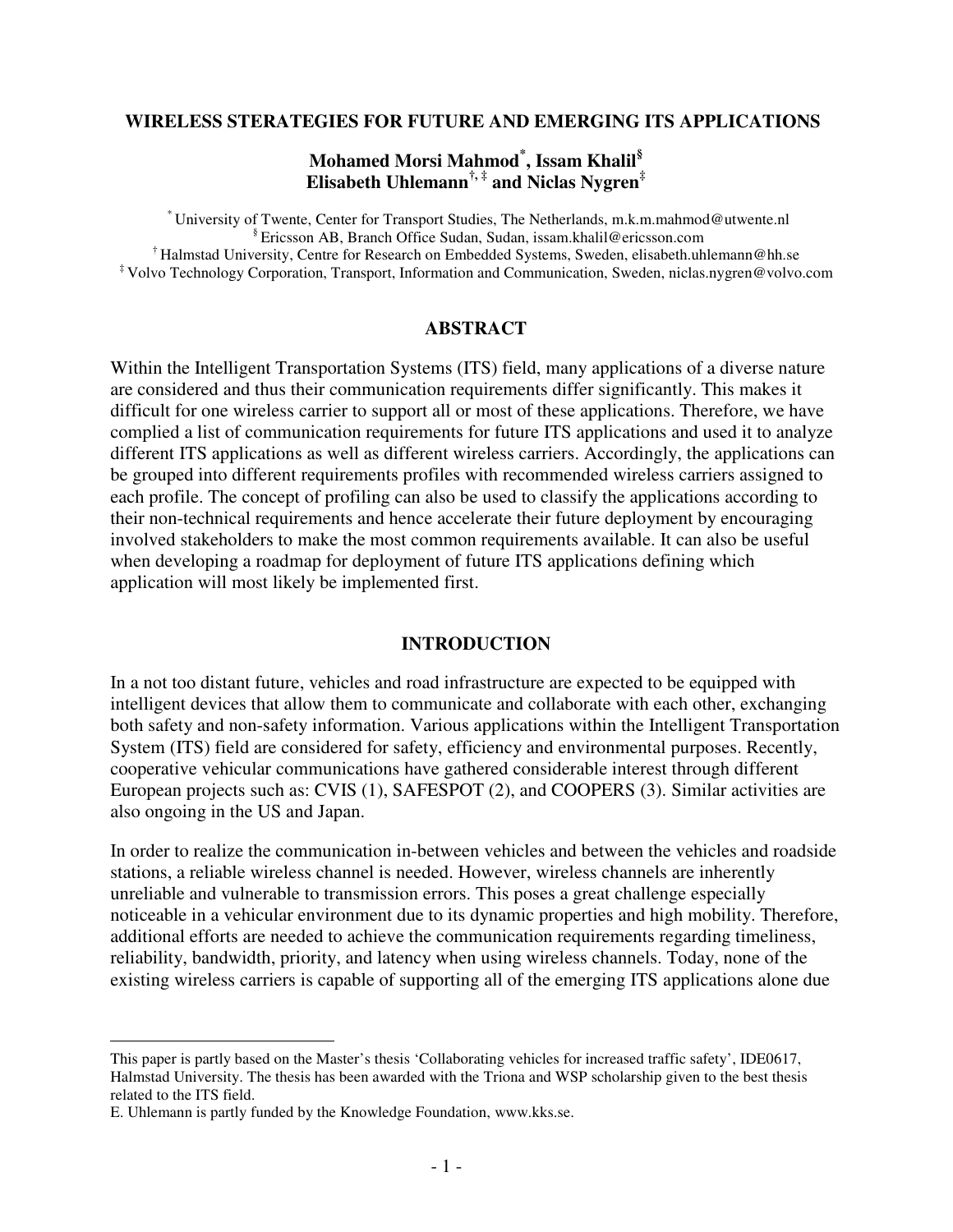to the varied and diversified nature of the requirements. Accordingly, a new methodology, technique or standard needs to be adopted.

The main goal of this paper is to evaluate the communication requirements of a number of ITS applications and, based on these, suggest suitable wireless carriers. Our approach is mainly based on the concept of profiling. First, some general communication requirements for future ITS applications are defined. Next, a list of ITS applications extracted from different EU projects is compiled and assessed according to the communication requirements. The same communication requirements are then used to evaluate some important wireless carriers. Finally, appropriate carriers are assigned to the selected ITS applications.

## **COMMUNICATION REQUIREMENTS**

A list of communication requirements for ITS applications has been compiled based on the work in e.g., (4-5). However, even though the list has been extended, it is still not exhaustive since, for example, security requirements were not included. The criterion on which we base our list is that the list items represent the most general and important requirements likely to be defined in the first phase of developing the communication part of an ITS application. The requirements have been divided into three different categories: data traffic characteristics, communication functionality requirements and communication quality requirements. Note that these requirements are found on different levels in the ISO OSI protocol layer stack. For example, the data traffic characteristics are typically derived from the application layer, the communication functionality requirements originates both from the application layer and from the network layer whereas most of the communication quality requirements are met at the data link and the physical layers.

The data traffic characteristics describe the characteristics of the data to be sent, and is defined as follows:

- 1. *Information transmission control*: this defines when a transmission of data is initiated which could be *event driven* or *time triggered*. It could also be *hybrid* scheme where information is usually sent in a periodic manner but as soon as a critical event occurs an event driven message is transmitted.
- 2. *Minimum frequency*: this addresses the rate at which the transmission of data messages is repeated or updated (e.g. 1 Hz). It can be applied to both event driven (once an event has occurred) and time triggered schemes. Note that this value is zero if a message is never to be repeated.
- 3. *Transmission content*: this defines the details of the contents of the data messages to be sent or received such as the vehicle's position, direction, and acceleration.

The communication functionality requirements describe how the data should be sent, and include:

1. *Communication mode*: this is divided into five different types defining the source and destination of the communication: *vehicle-to-vehicle communication* (V2V), *vehicle-toroadside infrastructure communication* or roadside infrastructure-to-vehicle communication (V2R), *roadside infrastructure-to-roadside infrastructure* communication (R2R), *vehicle-to-traffic management center* communication or vice versa (V2C) and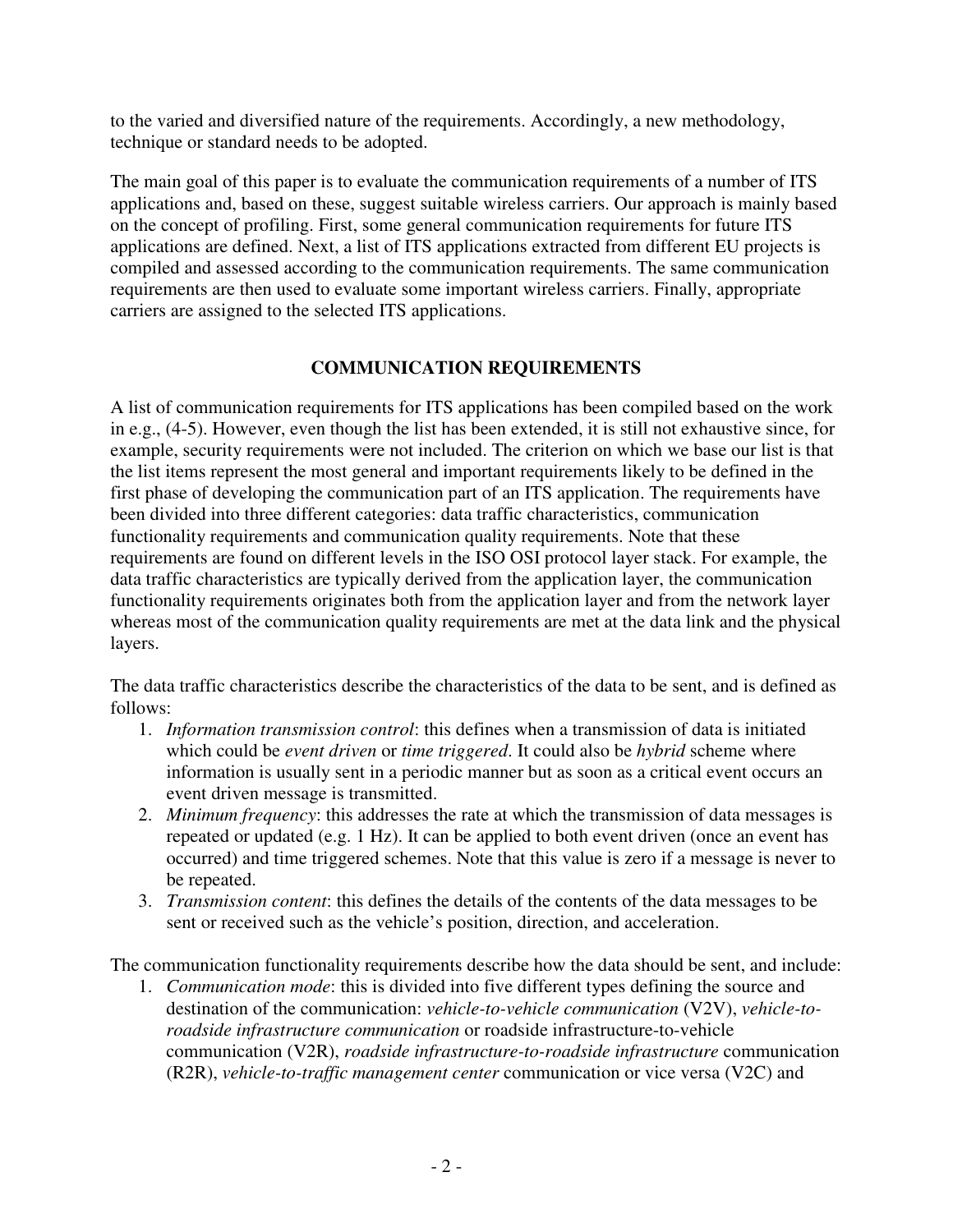finally *roadside infrastructure-to-traffic management center* communications or vice versa (R2C).

- 2. *Addressing*: this is important especially for applications that require *point-to-point* communication and for future implementation of the Internet. However, the addressing scheme may also need to support *point-to-multipoint*.
- 3. *Directionality of information transmission*: this includes *one-way* communication for informative applications; and *two-way* communication for interactive applications where the communicating units need to establish a dialog. For both of them the communication could be point-to-point or point-to-multipoint.
- 4. *Communication services*: this can be *connection oriented* where the connection should be set-up before the information transmission and maintained until its end; or *connectionless* where each individual message sent from the source contains the destination's address and reaches the recipient without the need for establishing a connection.
- 5. *Transmission scheme of information*: this could be either *real-time transmission* where the information has to be transmitted directly when obtained; or *storage transmission*  where information can be stored and transmitted when it is required.

The communication quality requirements describe what quality is needed for a particular message to support the overall application and include the following:

- 1. *Allowable latency*: this defines the time interval between the data packet generation by the transmitter to the time it is delivered to the receiver.
- 2. *Bandwidth*: the bandwidth defines the rate, i.e., the amount of data (in bits/second) that is needed by a particular data message at a particular time instant.
- 3. *Communication range*: this is the maximum distance between two communicating stations that can be supported.
- 4. *Reliability*: a reliable system necessitates that the network covers the predefined range and that the data reaches its specified destination with sufficiently low error rate. Reliability becomes very important when dealing with time-critical safety warning messages where errors are close to intolerable.
- 5. *Priority*: a priority mechanism defines which application, e.g., delay-sensitive, should have access to the communication channel faster than the others or which application that should have the highest bandwidth at a particular time instant.

# **APPLICATIONS PROFILES**

The applications considered here are suggested applications for the projects CVIS (1) and SAFESPOT (2), as well as some general active safety applications, related but not identical to the applications from the PReVENT project (6). The applications in the CVIS project are developed mainly to increase road throughput and efficiency. Applications in three domains are considered namely, cooperative applications for urban areas (CURB), e.g., *area routing and control*, interurban areas (CINT), e.g., *enhanced driver awareness* and freight and fleet management (CFF), e.g., *dangerous goods monitoring*. The applications in SAFESPOT are focused on cooperative road safety, and are divided into vehicle-based (e.g., *lane change maneuver*) and infrastructurebased (e.g., *speed alert*) applications. The general active safety applications are mainly aimed at increasing road safety (e.g., *pedestrian crossing information*).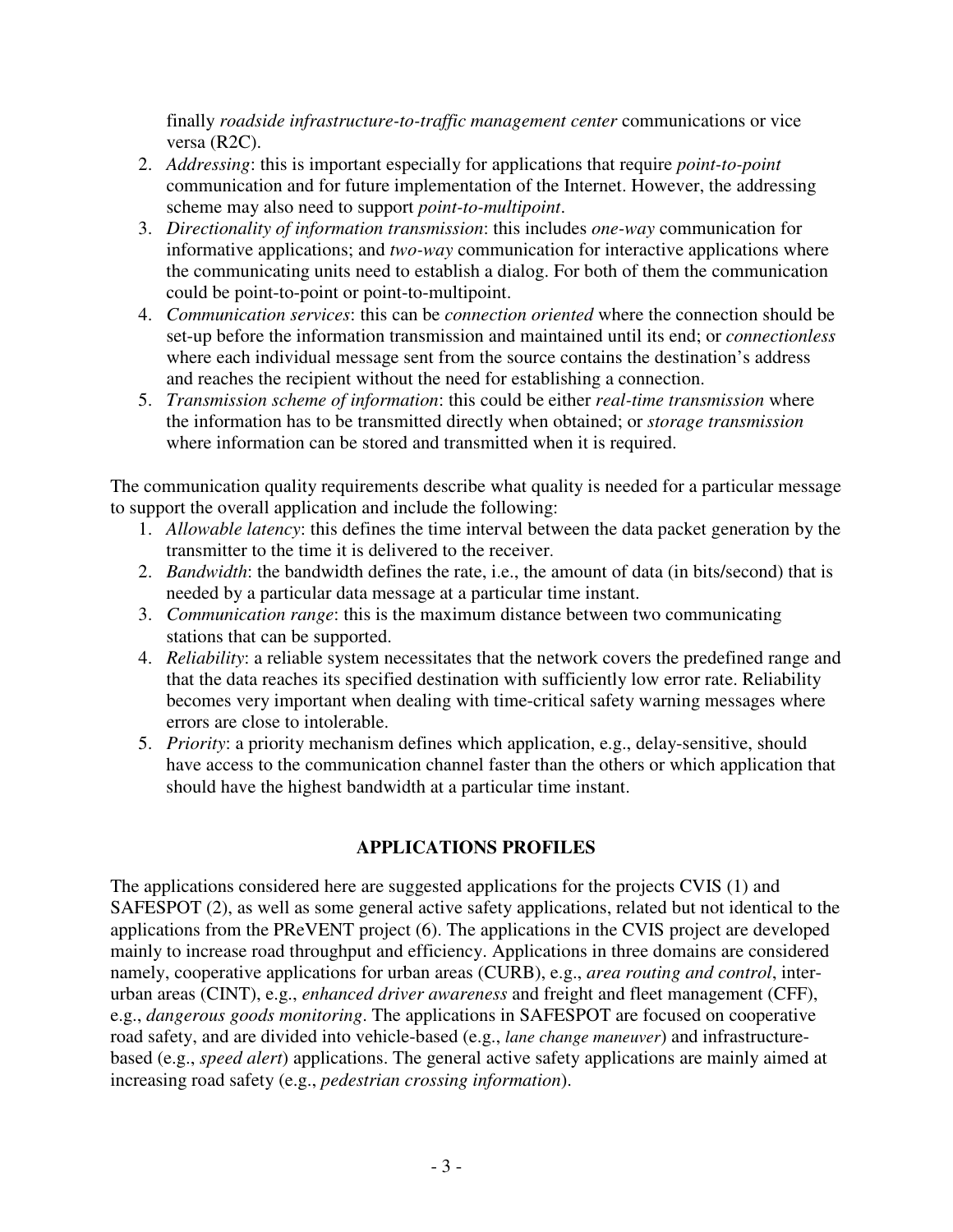To quantify the communication quality requirements (i.e., latency, bandwidth, range, reliability and priority), we assign values within a certain range, i.e., high/long, medium, and low/short. For example, the latency is classified as *very short* (up to 100 milliseconds), *short* (milliseconds to one second), *medium* (seconds to one minute), and *long* (minutes). A *small* bandwidth is often enough for short safety messages, *medium* for other traffic related information, and *high* for multimedia services. The communication range is divided into *short* (up to 1000m), *medium* (few km), and *long* (more than that). Reliability is classified *high* (safety-critical data traffic), *medium* (non-safety critical data traffic), and *low* (video, voice and music download). Priority is typically *high* for hazard information that requires instantaneous response from the driver, *medium* for information that requires special attention from the driver but does not pose a potential danger, and *low* for e.g., commercial and entertainment information.

The CVIS applications can be described shortly as follows (1):

- Flexible Lane Allocation: in urban areas a dedicated bus lane can be made available to certain vehicles to increase vehicle traffic efficiency as long as public transport is not compromised.
- Network Management: individualized route guidance and traffic management in urban areas by using vehicle/driver destination and other characteristics.
- Area Routing and Control: local intersection controllers in urban areas give individual, destination-based route guidance and informs about disturbances in local traffic flow as well as suggesting appropriate rerouting advice.
- Local Traffic Control: enhanced local intersection controllers in urban areas supports and creates green waves through speed profile recommendations for the drivers and data exchange with neighboring intersections.
- Enhanced Driver Awareness: inform vehicle drivers (within 5 s) in inter-urban areas by communication from the roadside or from other vehicles, about relevant aspects of the dynamic traffic situation, current speed and other regulations, road and weather conditions downstream.
- Travelers Assistance: personalizes the route selection in inter-urban areas. Will provide information to the driver (within 15 s) about a major congestion incident and (15 s) later they receive a recommendation about an alternative route.
- Monitoring and Guidance of Dangerous Goods: tracking and route selection for vehicles carrying dangerous goods.
- Parking Zone Management: reservation of (commercial) parking space or loading place.
- Access Control to Sensitive Infrastructure: geo-fencing for e.g., preventing vehicles with dangerous goods from entering certain areas.

The SAFESPOT applications (2) typically include warnings being exchanged between vehicles, e.g., lane change, front collision, black spot warning and cooperative situation awareness, which also include information obtained from roadside infrastructure.

In Table 1 below the communication requirements of the different applications are shown. Note that all applications assume connection-less real-time communications.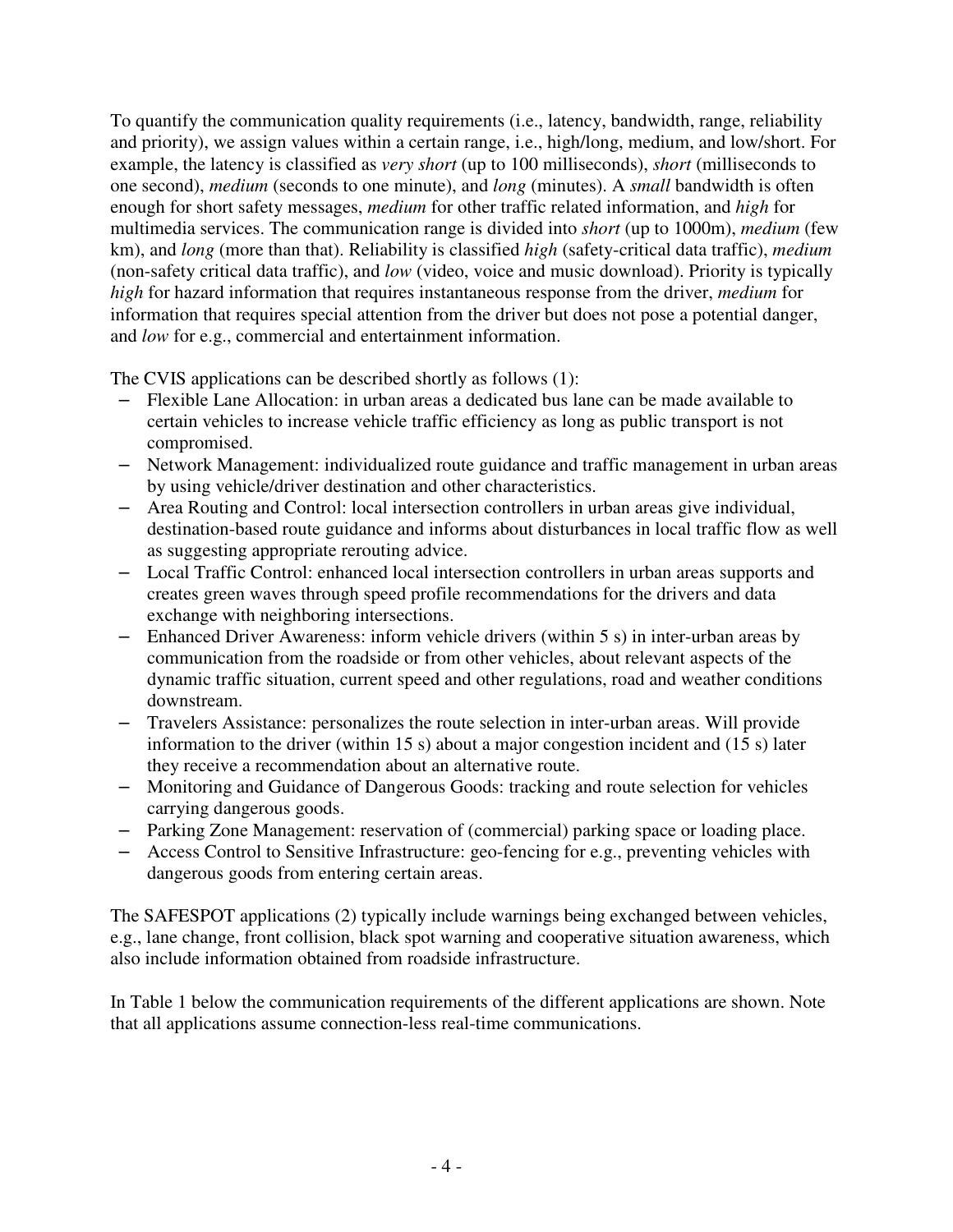| Time triggered<br>Event driven / | <b>Communication mode</b>      | Addressing       | Directionality              | Latency | Bandwidth | Range | Reliability | Priority     | <b>Applications</b>                                                    |  |
|----------------------------------|--------------------------------|------------------|-----------------------------|---------|-----------|-------|-------------|--------------|------------------------------------------------------------------------|--|
| Event                            | V <sub>2</sub> R<br>R2R<br>R2C | P <sub>2</sub> P | Two-<br>way                 | $M-L$   | M         | M     | M           | M            | <b>CVIS CURB: Flexible Lane</b><br>Allocation                          |  |
| Time                             | V2R<br>R2R<br>R <sub>2C</sub>  | P <sub>2</sub> P | Two-<br>way                 | $M-L$   | M         | M     | M           | $\mathbf{M}$ | <b>CVIS CURB: Network</b><br>Management                                |  |
| Event                            | V2R<br>R2R                     | P <sub>2</sub> P | Two-<br>way                 | M       | M         | $S-M$ | M           | $\mathbf{M}$ | CVIS CURB: Area Routing and<br>Control                                 |  |
| Event                            | V2R<br>R2R                     | P2P              | Two-<br>way                 | $S-M$   | M         | S     | M           | M            | <b>CVIS CURB: Local Traffic</b><br>Control                             |  |
| Event/<br>Time                   | V2V<br>V2R<br>R2R              | P2multiP         | One-<br>way                 | M       | M         | $S-M$ | $M-H$       | $M-H$        | <b>CVIS CINT: Enhanced Driver</b><br>Awareness                         |  |
| Event/<br>Time                   | V2R<br>R2R<br>R2C              | P2P/<br>P2multiP | One-<br>way/<br>Two-<br>way | M       | M         | $M-L$ | M           | M            | <b>CVIS CINT: Travelers</b><br>Assistance                              |  |
| Time                             | V <sub>2</sub> C               | P <sub>2</sub> P | Two-<br>way                 | L       | M         | L     | M           | M            | <b>CVIS CFF: Monitoring and</b><br>Guidance of Dangerous Goods         |  |
| Event                            | V2R/<br>R <sub>2C</sub>        | P <sub>2</sub> P | Two-<br>way                 | L       | M         | S/L   | M           | M            | <b>CVIS CFF: Parking Zone</b><br>Management                            |  |
| Time/<br>Event                   | V2R/<br>R2C                    | P <sub>2</sub> P | Two-<br>way                 | L       | M         | S/L   | M           | M            | <b>CVIS CFF: Access Control to</b><br><b>Sensitive Infrastructures</b> |  |
| Event                            | V2V<br>/V2R                    | P2multiP         | One-<br>way                 | $VS-S$  | S         | S     | H           | H            | SAFESPOT / General Active<br><b>Safety Applications</b>                |  |

*Table 1: ITS applications and their communication requirements*

## **WIRELESS CARRIERS**

The evaluated carriers include cellular networks, Wireless LAN (IEEE 802.11), Dedicated Short Range Communication (DSRC), Infrared (IR), and millimetre-wave (MM), as well as the new Continuous Air-interface Long and Medium range (CALM) standard. Each carrier is typically developed for a particular purpose and as such they are best if used for this purpose. Thus, a short description together with the pros and cons of each carrier with respect to the communication requirements is provided. Further details can be found in (7).

1. *Cellular networks (2G/3G)*: include e.g., the Global System for Mobile communications (GSM) second generation 2G, the General Packet Radio Service (GPRS) i.e. 2.5G, and the Universal Mobile Telecommunications System (UMTS) third generation 3G. Cellular networks are developed for voice applications and consequently they provide low delay time-critical support at the expense of reduced reliability. Note however, that the reduced reliability can be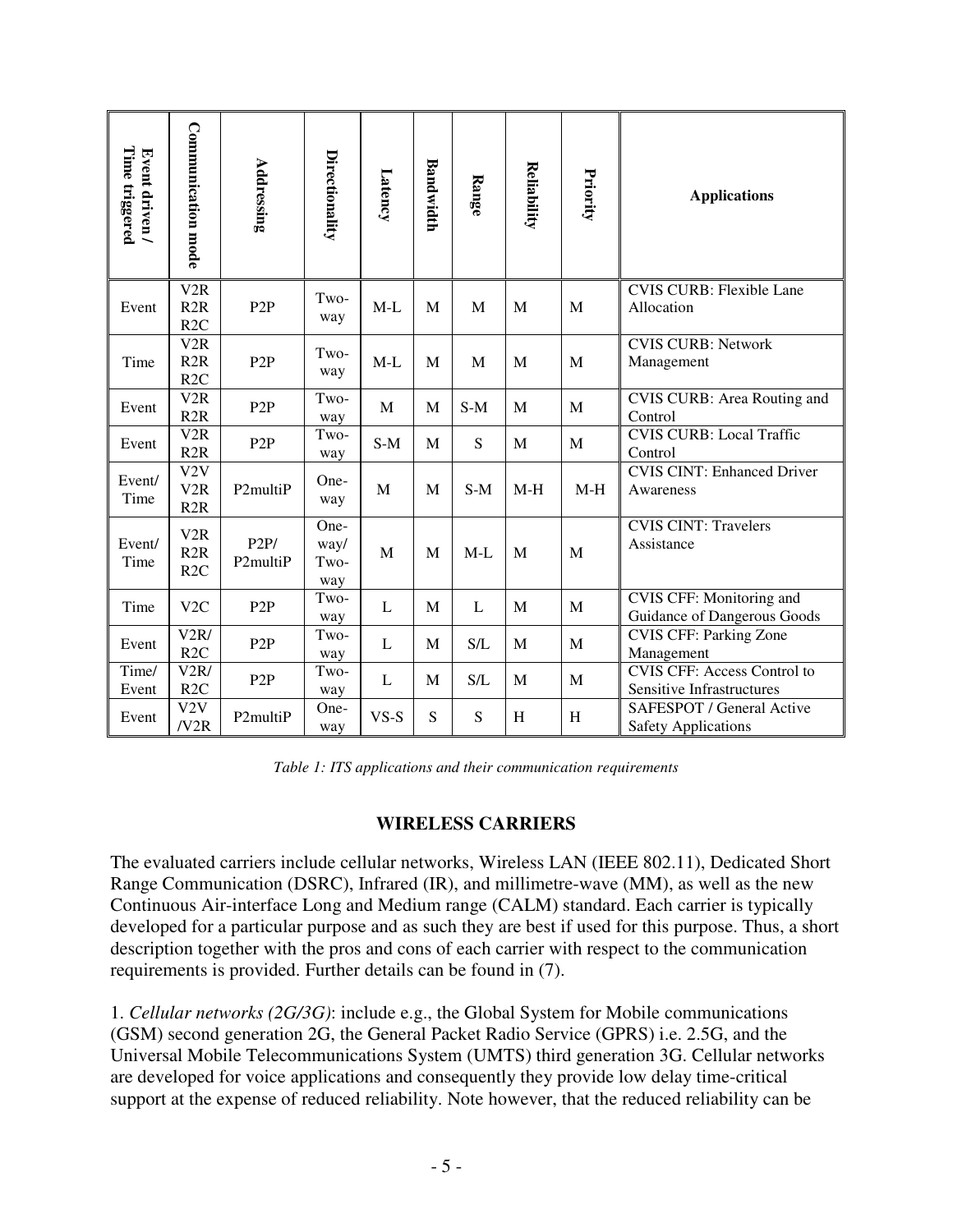tolerated for voice applications whereas this is not the case for most applications carrying data traffic. In general, cellular networks have several attractive characteristics like large-scale usage, long range communication and the ability to offer continuous access to secure data. Nonetheless, the technology still has some disadvantages that prevent or restrict its use for some ITS applications:

- the technology is currently too slow for low-delay time-critical information, because of the large end-to-end delay (i.e. often several seconds since the data needs to be sent via a base station rather than direct V2V or V2R communications);
- voice has higher priority than data packets (which further increases latency during periods of high voice traffic);
- there is generally a need to obtain the phone number to the destination (which is difficult for vehicular communications, geographical addressing as well as broadcasting);
- the use of cellular technology typically requires operation fees and an agreement with an operator  $(5)$ ,  $(8)$ .

This is a feasible carrier for moderate delay, low rate inter-vehicle communications (note though that the inter-vehicle communication takes place via a base station).

2. *Wireless LAN (IEEE 802.11)*: consists of a number of different physical layer protocols like 802.11a, 802.11b and 802.11g. Wireless LAN IEEE 802.11 could in theory be used for direct V2V communication as it supports two basic network topologies: the infrastructure basic service set (BSS) and the independent basic service set (IBSS). An IBSS is a set of stations that communicate directly with each other without an access point (AP). However, it is only the BBS topology that is mandatory in the standard and as a consequence most WLAN products do not support direct communications without an AP (9). With the BSS topology, WLANs are similar to cellular networks, with the difference that they are developed for high rate internet applications and therefore usually provide high rate and high reliability communications but no support for time-critical communications. Consequently, the user is assumed to be stationary and there is very limited support for handover between APs. For this reason a new WLAN standard IEEE 802.11p is under development (9). It is intended for applications in a vehicular environment, e.g., traffic safety and emergency services requiring high reliability and low delay. The 802.11p will operate with IBSS network topology using the physical layer IEEE 802.11a and quality of service enhancements of IEEE 802.11e. It further introduces a number of changes to parameters in IEEE 802.11a necessitated by the need for latency minimization, support of communications at high vehicle speed, authorization and anonymity while in the same time not affecting or influencing the messaging reliability and integrity, content, security, or robustness. The drawback is that the medium access method CSMA of IEEE 802.11 will be used and this can lead to many collisions when the senders want to access the medium at the same time (10-11). Some studies have been carried out to evaluate the performance of IEEE 802.11a (12), IEEE 802.11b (10) and IEEE 802.11p (11) for inter-vehicle communication. The IEEE 802.11p is a good carrier for traffic safety applications and direct V2V and V2R communications as long as the system load is reasonable, whereas the IEEE 802.11a/b/g is a good for internet access and high speed data communications when vehicle speeds are low.

3. *Dedicated Short Range Communication (DSRC)*: was from the beginning synonymous with radio frequency identification (RFID), which is a form of wireless identification. DSRC is defined as a short to medium range communication services that typically supports both public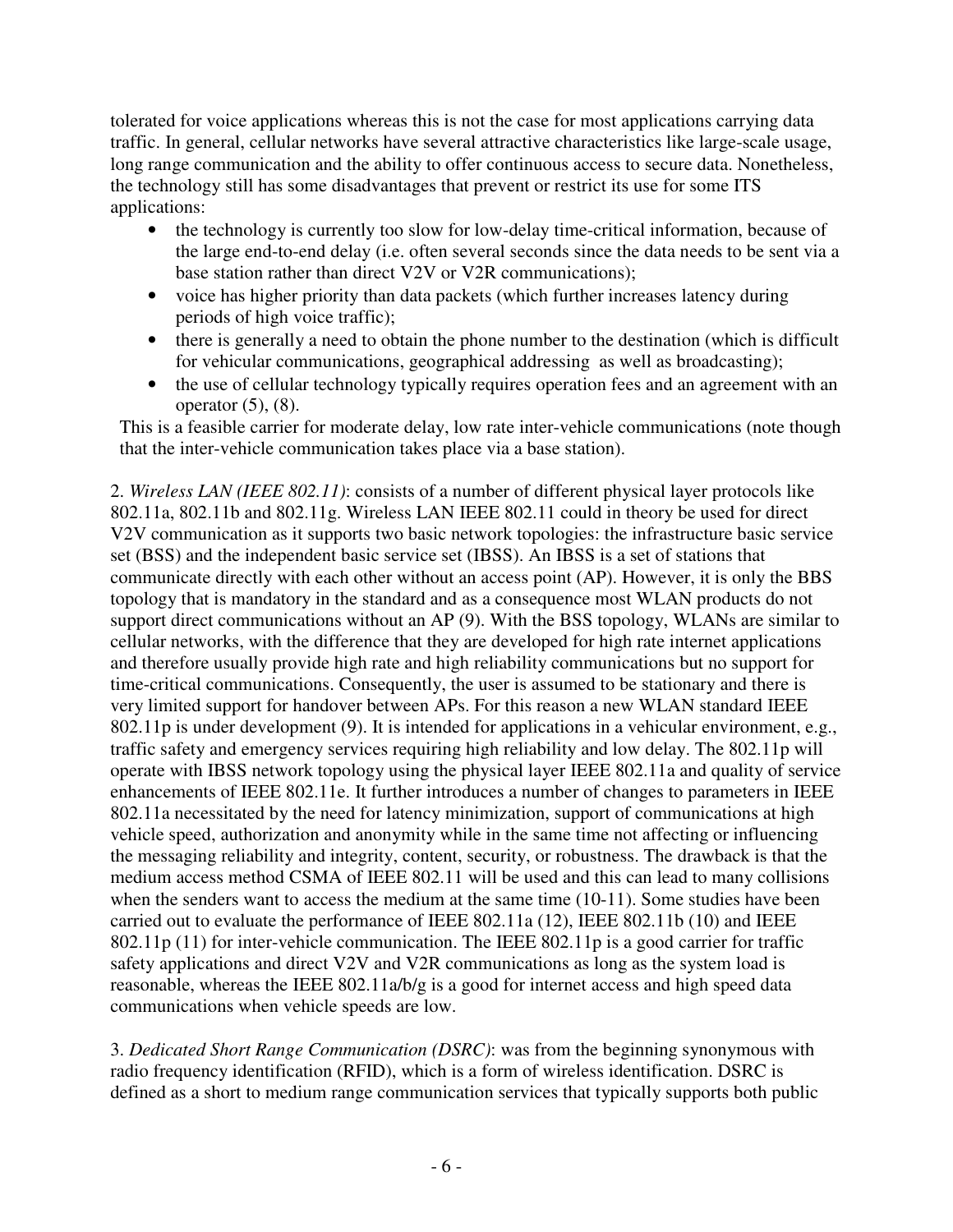safety and private operations in V2R communication environments. Today there are different DSRC standards for Europe (CEN) and Japan (ARIB) as well as a completely different definition of DSRC in the US (9). DSRC is largely used for toll collection in Europe and thus a roadside station is needed which acts as a master whereas the vehicle and mobile stations act as slaves. This is a good carrier for collecting information from passing vehicles or for informing passing vehicles about local conditions around the roadside station. The roadside station may or may not be further connected to a server or to the internet. Some of safety applications have been demonstrated in Japan using DSRC at the Smartway project, 2007. In US, the abbreviation DSRC refers to the IEEE 802.11p (9).

4. *Infrared (IR)*: has been used successfully in several projects, such as Electronic Toll Collection in Malaysia and Korea, Truck Tolling Scheme in Germany, and Vehicle Information and Communication Systems (VICS) in Japan. An important feature of this media is its high beam directivity which is useful in applications where lane dependent messages have to be transmitted. Directional communication can be used for many purposes such as sending position dependent messages, increasing the data traffic transfer rate or the data reliability at the expense of narrow transmission cones, and to achieve high privacy. Additional attractive features of IR are: no license or agreement with providers is required, and there are no bandwidth allocation restrictions (8). The typical range of infrared is up to 100 m with a data rate of 1 Mbps.

5. *Millimeter-waves (MM)*: Millimeter-wave band is defined as the frequencies between 60-64 GHz or bands at 30- and 40 GHz. Millimeter wave at 60 GHz can support direct communication between vehicles to form inter-vehicle communication without the use of a fixed infrastructure. Compared to IR, MM at 60 GHz has three main advantages: it is less affected by weather conditions, less prone to interference from sunlight, and can provide communication links even in case of nonline-of-sight conditions by use of multipath propagation (13-14). Other advantages of millimeter wave are:

- high capacity for high-speed broadband communications;
- possibility of a lower number of interfering signals due to the high level of attenuation;
- has a possibility of integration with radar systems where it shares circuit with the onboard radar system;
- ability to use small antenna sizes and radio-frequency circuits that can be easily integrated in the vehicle and infrastructure (13-15).

However, some of the disadvantages are: communication can be affected by the relative movement between the vehicles (due to the short wave length), strong signal fading can occur (due to the interference between the direct and reflected waves) and it is difficult to provide long distance transmission (since the radio waves are attenuated in space). The latter has been considered as additional advantage due to the high reuse efficiency of frequency and added security. Consequently, millimeter wave is best used to service either short or medium range applications. The data rate can be in the order of few megabits per second with the range from few meters to one kilometer (13-14).

6. *Communication Air-Interface Long and Medium (CALM)*: according to (16), the scope of CALM is to provide a standardized set of air interface protocols and parameters for medium and long range, high speed ITS communication using one or more of several media, with multipoint and networking protocols and upper layer protocols to enable transfer between media. Due to the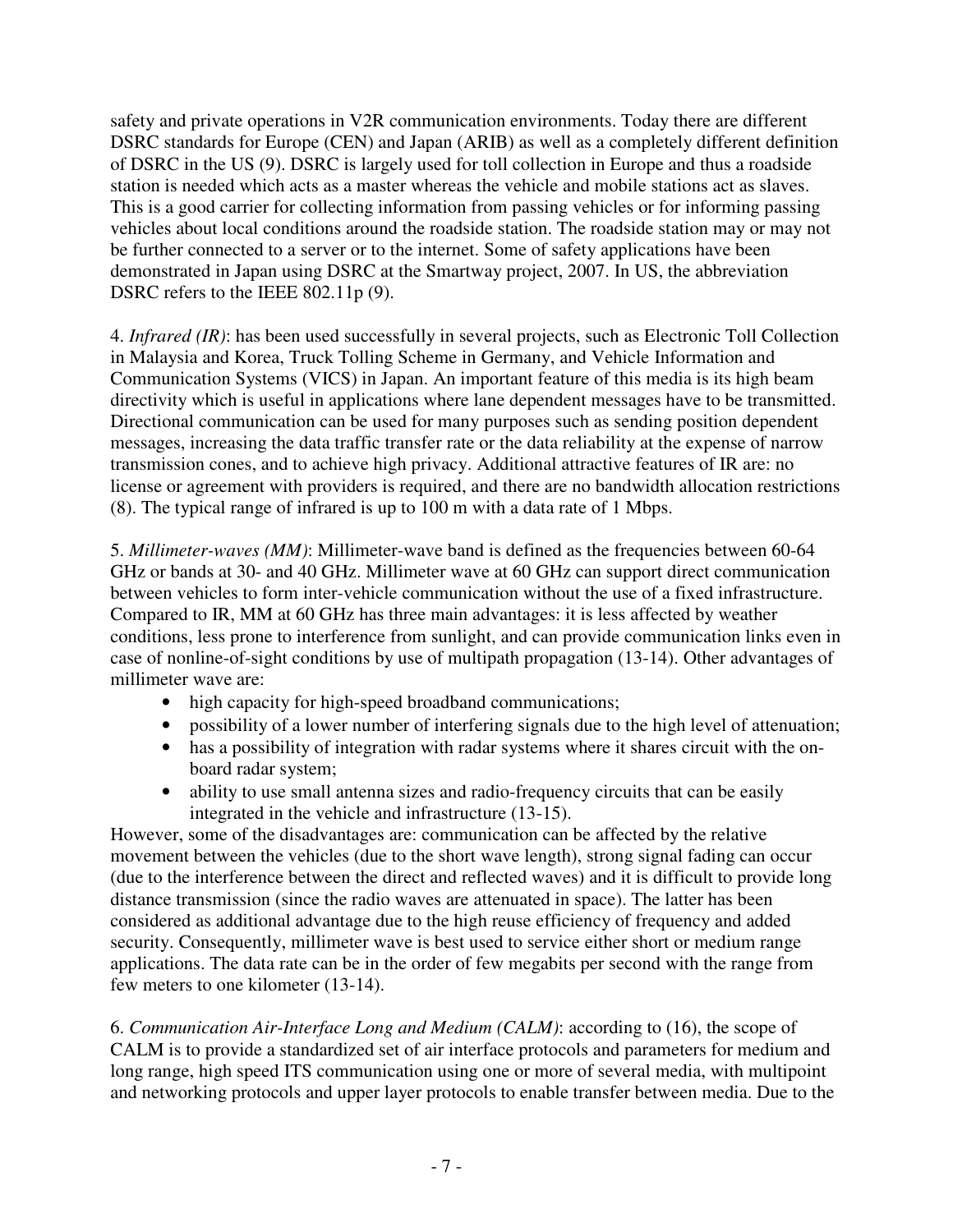different choices of ITS media and frequencies in different countries, CALM includes several different carriers in order to be able to operate in any place at any time. This combination of media is also due to the fact that different ITS applications have different requirements, where a single carrier can not support all types of applications. The media used inside the CALM includes 2G and 3G cellular systems (for long distance), CALM IR and 60 GHz MM (for directed communication, short and medium distances), CALM M5 (for omni-directional short and medium distances).Other carriers are to be added in the future such as PAN technologies (Bluetooth) and WiMAX (IEEE 802.16e). The media currently considered inside CALM are described below:

1. *CALM 2/2.5G and 3G*: defines the air interfaces using different cellular networks. The aim is to utilize existing 2G and 3G coverage for long range seamless ITS connectivity with medium data transfer speed.

2. *CALM IR*: specifies the air interface by using infrared systems operating in the range of 820 to 1010 nanometers. CALM IR supports 2 Mbps with 10 ms latency.

3. *CALM 60 – 70 GHz*: this is defined as a millimeter wave band and has been included in the CALM media because of its high data rate and high directivity.

4. *CALM M5*: this standard specifies the air interface by the use of microwave systems operating in the 5 – 6 GHz frequency range. The idea is to support medium range, direct V2V

communications without communication infrastructure the same way as IEEE 802.11p (15). Collaboration between standardization bodies (ISO, IEEE etc) is ongoing.

The service of CALM includes different communication modes such as V2V, V2R, R2R, V2C and R2C. Various applications (traffic safety, efficiency and commercial applications) are expected to be supported by CALM using its different communication modes.

In table 2 below, the discussed carriers are listed together with some of the communication requirements. Not all of the communication requirements defined earlier are included in the table, since some can be supported by all considered carriers (time triggered/event driven communication), whereas others can be enforced by upper layers (connection oriented/ connectionless, real-time/storage and priority) and hence they do not affect the choice of carrier. Regarding the reliability requirement when seen from an application viewpoint, it defines the level of reliability required by the specific type of application (high, medium, and low), whereas from a carrier perspective it relates to the range and the data rate (i.e., in order to say that a specific rate or a specific range is supported, the carrier also needs to provide communication above a certain acceptable reliability threshold for that particular rate or range). Note also that a higher reliability can be achieved by retransmissions implemented in higher layers at the expense of increased latency.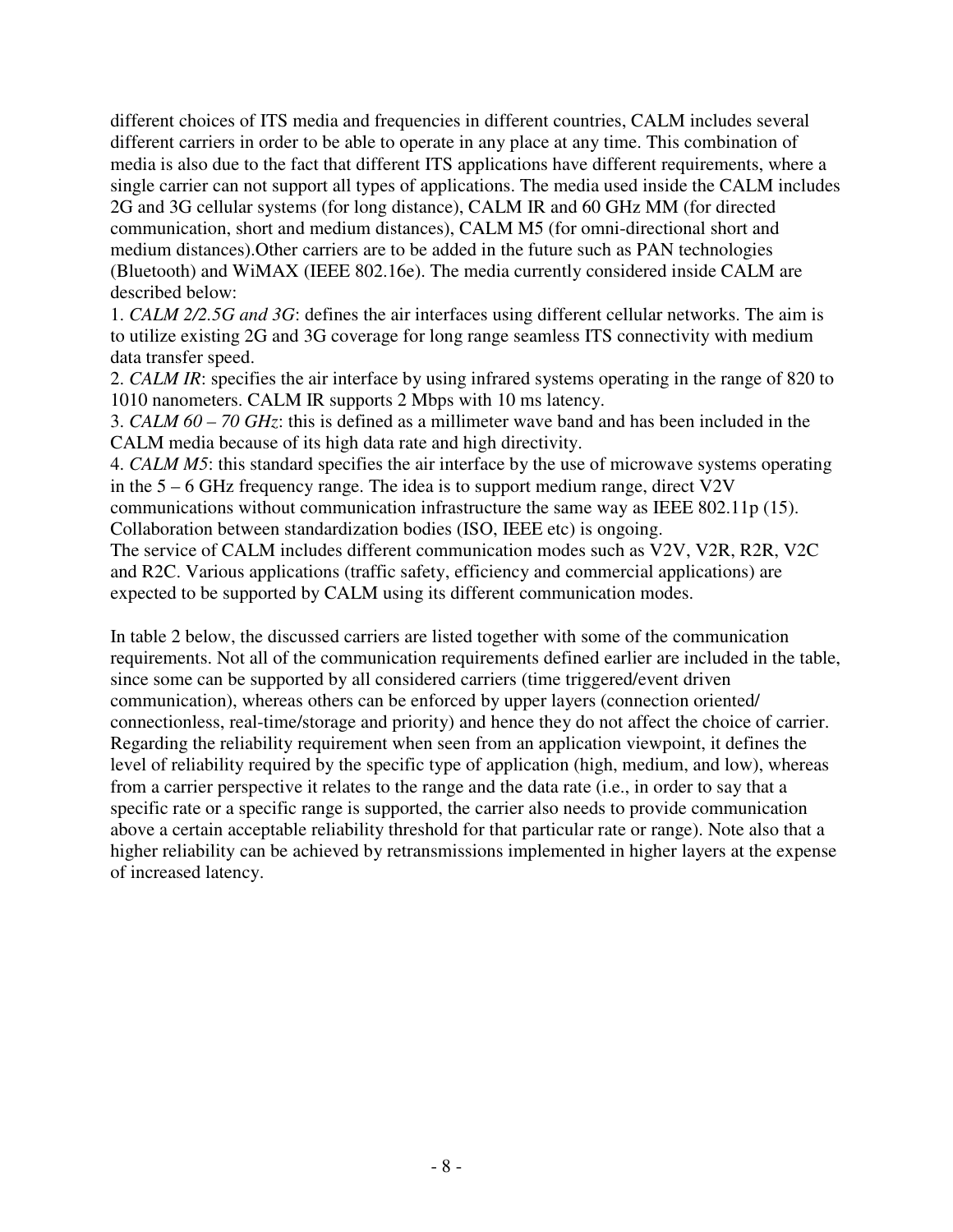| <b>Carriers</b>            | Communication<br>mode                                      | Addressing       | Directionality | Latency     | Data rate                                                | Range       |
|----------------------------|------------------------------------------------------------|------------------|----------------|-------------|----------------------------------------------------------|-------------|
| 2G/3G                      | $\overline{V2V^*}$<br>V2R<br>R2R<br>V2C<br>R <sub>2C</sub> | P <sub>2</sub> P | One-/two-way   | $M-L$       | 80 kbps (2G)<br>384 kbps (3G)<br>14.4 Mbps (HSPA)        | L           |
| <b>IEEE</b><br>802.11a/b/g | $V2V^*$<br>V <sub>2</sub> R<br>R2R                         | P <sub>2</sub> P | One-/two-way   | $\mathbf M$ | 802.11a: 54 Mbps<br>802.11b: 11 Mbps<br>802.11g: 54 Mbps | M           |
| <b>IEEE</b><br>802.11p     | V2V<br>V <sub>2</sub> R<br>R2R                             | P2P/P2multiP     | One-/two-way   | $VS-S$      | $~\sim 6$ Mbps                                           | $S-M$       |
| <b>DSRC</b>                | V2R                                                        | P2P/P2multiP     | One-/two-way   | $VS-S$      | 500 kbps                                                 | $S-M$       |
| IR                         | V2V<br>$V2R**$                                             | P2P/P2multiP     | One-/two-way   | <b>VS</b>   | 1 Mbps                                                   | S           |
| <b>MM</b>                  | V2V<br>$V2R**$                                             | P <sub>2</sub> P | One-/two-way   | <b>VS</b>   | Few Mbps                                                 | S           |
| CALM <sub>M5</sub>         | V2V<br>V <sub>2</sub> R<br>R2R                             | P2P/P2multiP     | One-two-way    | $VS-S$      | $~5$ Mbps                                                | $S-M$       |
| <b>CALM</b><br>2G/3G       | $V2V^*$<br>V2R<br>R2R<br>V2C<br>R <sub>2C</sub>            | P <sub>2</sub> P | One-/two-way   | $M-L$       | 80 kbps (2G)<br>384 kbps (3G)<br>14.4 Mbps (HSPA)        | $\mathbf L$ |
| <b>CALM IR</b>             | V2V<br>P2P/P2multiP<br>$V2R**$                             |                  | One-/two-way   | <b>VS</b>   | 2 Mbps                                                   | ${\bf S}$   |
| <b>CALM MM</b>             | V2V<br>$V2R**$                                             | P <sub>2</sub> P | One-/two-way   | <b>VS</b>   | Few Mbps                                                 | ${\bf S}$   |

\* Note that the V2V communication takes place via the base station or the access point (the communication infrastructure). See latency.

\*\* Limited support for V2R depending on vehicle speed, i.e., a connection needs to be established and data transferred while in line of sight. See range.

*Table 2: Carriers' Summary*

## **ANALYSIS AND RESULTS**

Finally, we are ready to establish the relations between the applications and the carriers based on the communication requirements. These are illustrated in Table 3 which lists the applications together with their recommended carriers.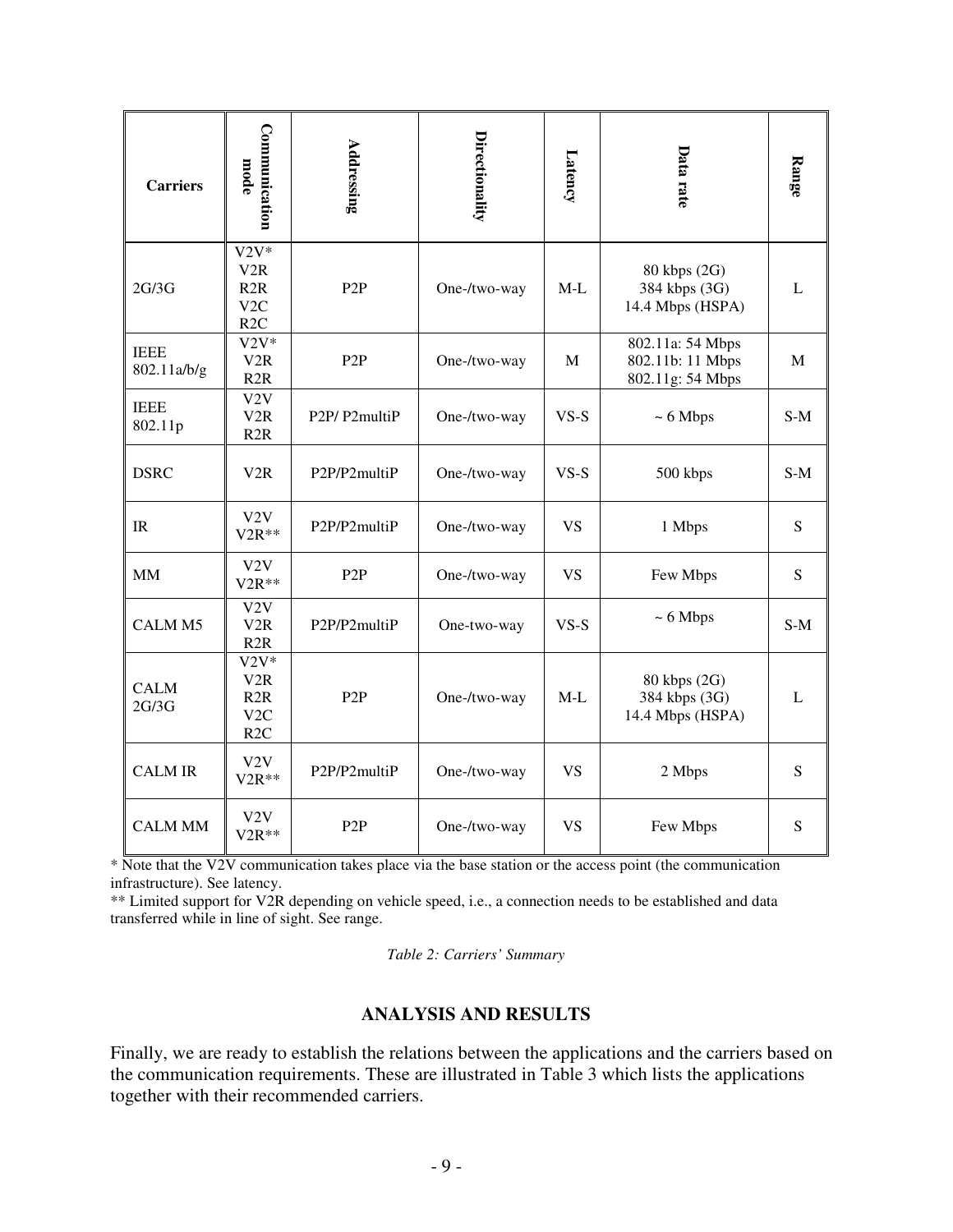| <b>Applications</b>                                          | <b>Carriers</b>                                                           |  |  |  |  |
|--------------------------------------------------------------|---------------------------------------------------------------------------|--|--|--|--|
| <b>CVIS CURB: Flexible Lane Allocation</b>                   | 2G/3G (CALM 2G/3G)                                                        |  |  |  |  |
| <b>CVIS CURB: Network Management</b>                         | 2G/3G (CALM 2G/3G)                                                        |  |  |  |  |
| <b>CVIS CURB:</b> Area Routing and Control                   | 2G/3G (CALM 2G/3G) and/or<br>IEEE 802.11p (CALM M5)                       |  |  |  |  |
| <b>CVIS CURB: Local Traffic Control</b>                      | IEEE $802.11p$ (CALM M5)                                                  |  |  |  |  |
| <b>CVIS CINT: Enhanced Driver Awareness</b>                  | IEEE 802.11p (CALM M5) and/or<br>IR (CALM IR) and/or<br>MM (CALM MM)      |  |  |  |  |
| CVIS CFF: Monitoring and Guidance of Dangerous Goods         | 2G/3G (CALM 2G/3G)                                                        |  |  |  |  |
| <b>CVIS CFF: Parking Zone Management</b>                     | 2G/3G (CALM 2G/3G)                                                        |  |  |  |  |
| <b>CVIS CFF: Access Control to Sensitive Infrastructures</b> | 2G/3G (CALM 2G/3G) and/or<br>IEEE 802.11p (CALM M5) and/or<br><b>DSRC</b> |  |  |  |  |
| SAFESPOT / General Active Safety Applications                | IEEE $802.11p$ (CALM M5) and/or<br>IR (CALM IR) and/or<br>MM (CALM MM)    |  |  |  |  |

*Table 3: Application and Carrier Matching* 

When selecting suitable carriers for the different applications, range was an important factor. If long range communication or V2C and R2C communications is required, 2G/3G is the only choice among the considered carriers. Vise versa, when short range, low delay V2V communication is required, 2G/3G is no longer an option.

Further, different requirements profiles can be observed. Traffic safety applications typically have a communication requirements profile which includes event driven, point-to-multipoint, one-way communication, real-time transmission, very low or low latency, small bandwidth, short communication range, high reliability, and high priority. Most general active safety applications as well as applications from the SAFESPOT project can be found in this profile. Examples of applications are: *black spot warning*, *read-end collision* and *lane change assistance*. Individual differences can then be found depending on, e.g., if communication takes place in-between vehicles only or if it also includes roadside stations. For these types of applications, carriers that enable direct V2V or V2R communications and does not rely communications infrastructure such as base stations or APs are best suited (e.g., IEEE 802.11p, CALM M5 or CALM IR).

Traffic management and efficiency applications typically includes requirements such as event driven, point-to-point, two-way communication, real-time transmission, medium latency, medium bandwidth, medium communication range, medium reliability, and medium priority. The relaxed requirements on latency introduce 2G/3G as an option. However, depending on how "local" the application is, carriers such as IEEE 802.11p and CALM M5 are also possible.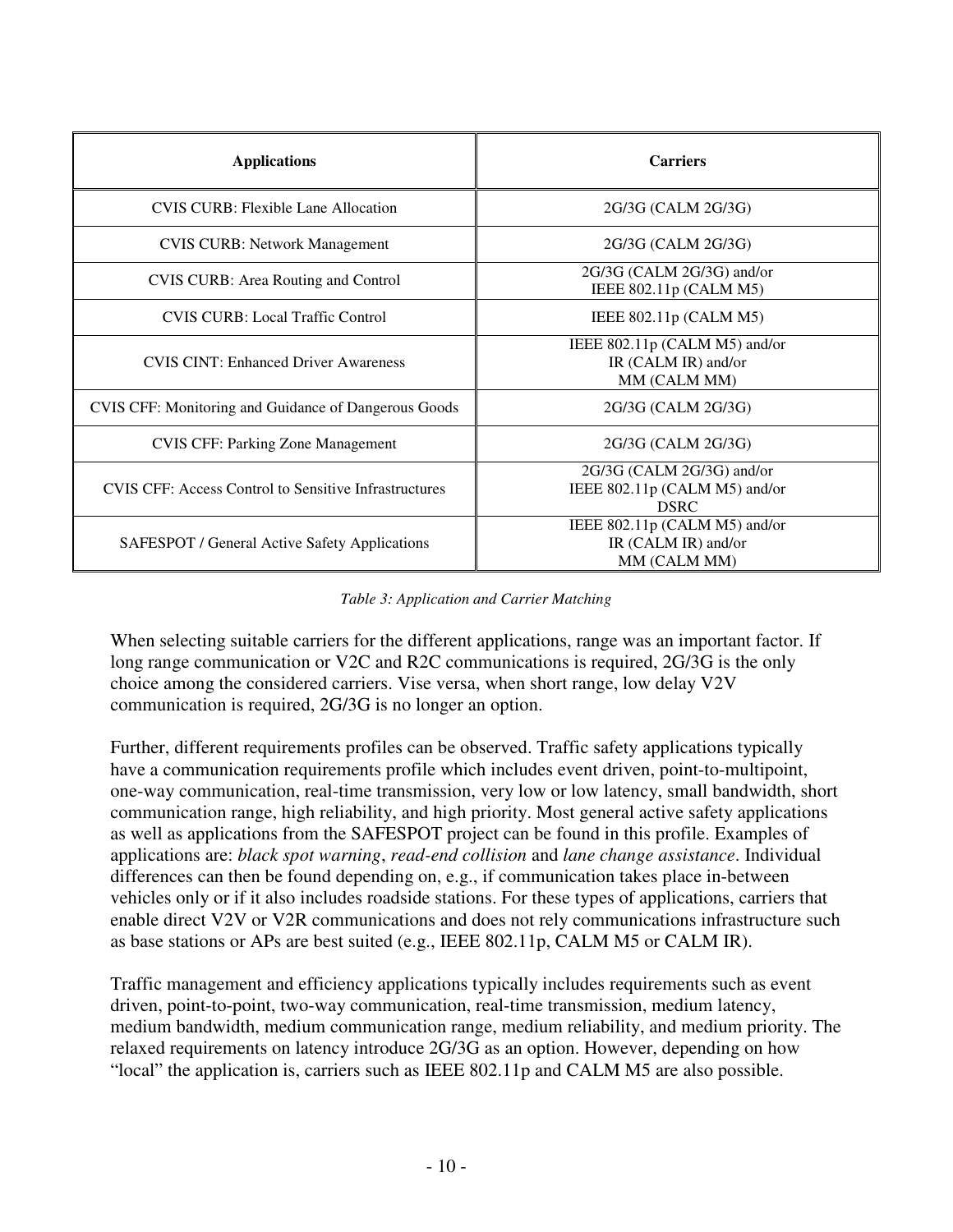Finally, if the application relates to a fixed geographical location, infrastructure based carriers such as DSRC can also be considered.

# **CONCLUSION**

The contribution of this work is twofold; firstly, identifying and evaluating different communication requirements, and secondly, classifying a range of diverse applications and wireless carriers based on these requirements. It was concluded that some applications could be merged together due to similar communication requirements. For example, all safety applications implying different warnings can largely be grouped into one requirements profile. Further, some applications may need more than one carrier to fulfill their full function (e.g., CVIS CFF: Access Control to Sensitive Infrastructures). Finally, for other applications, more than one suitable carrier could be recommended.

The concept of profiling communications requirements used here can also be helpful for nontechnical requirements of ITS applications. For example, organizational and legislations issues that include all stakeholders involved in the development and deployment of ITS applications, requires cooperation between public and private sectors. The applications can then be divided into different profiles according to their non-technical requirements. This will simplify the decision on which requirements are most common. Accordingly, companies, government and road operators will be encouraged to make these requirements available and hence accelerate the deployment of ITS applications. Applications profiling can also be helpful in developing a roadmap for future ITS applications deciding, according to the technical and non-technical requirements, which application will most likely be implemented first.

## **REFERENCES**

(1) CVIS, Cooperative Vehicle Infrastructure Systems. http://www.cvisproject.org/

(2) SAFESPOT, Cooperative Vehicles and Road Infrastructure for Road Safety. http://www.safespot-eu.org/

(3) COOPERS, Co-operative Systems for Intelligent Road Safety. http://www.coopers-ip.eu/

(4) Takaaki Hasegawa, Kiyoshi Mizui, Haruki Fujii, and Kaoru Seki, "A concept reference model for inter-vehicle communications" (Report 2), *in Proc. IEEE Intelligent Transportation Systems Conference*, Washington D.C., USA, October 2004.

(5) The CAMP Vehicle Safety Communications Consortium, "Vehicle Safety Communications Project Task 3 Final Report Identify Intelligent Vehicle Safety Applications Enabled by DSRC", DOT HS 809 859, March 2005, p. 150.

(6) PReVENT, Preventive Safety Applications. http://www.prevent-ip.org/